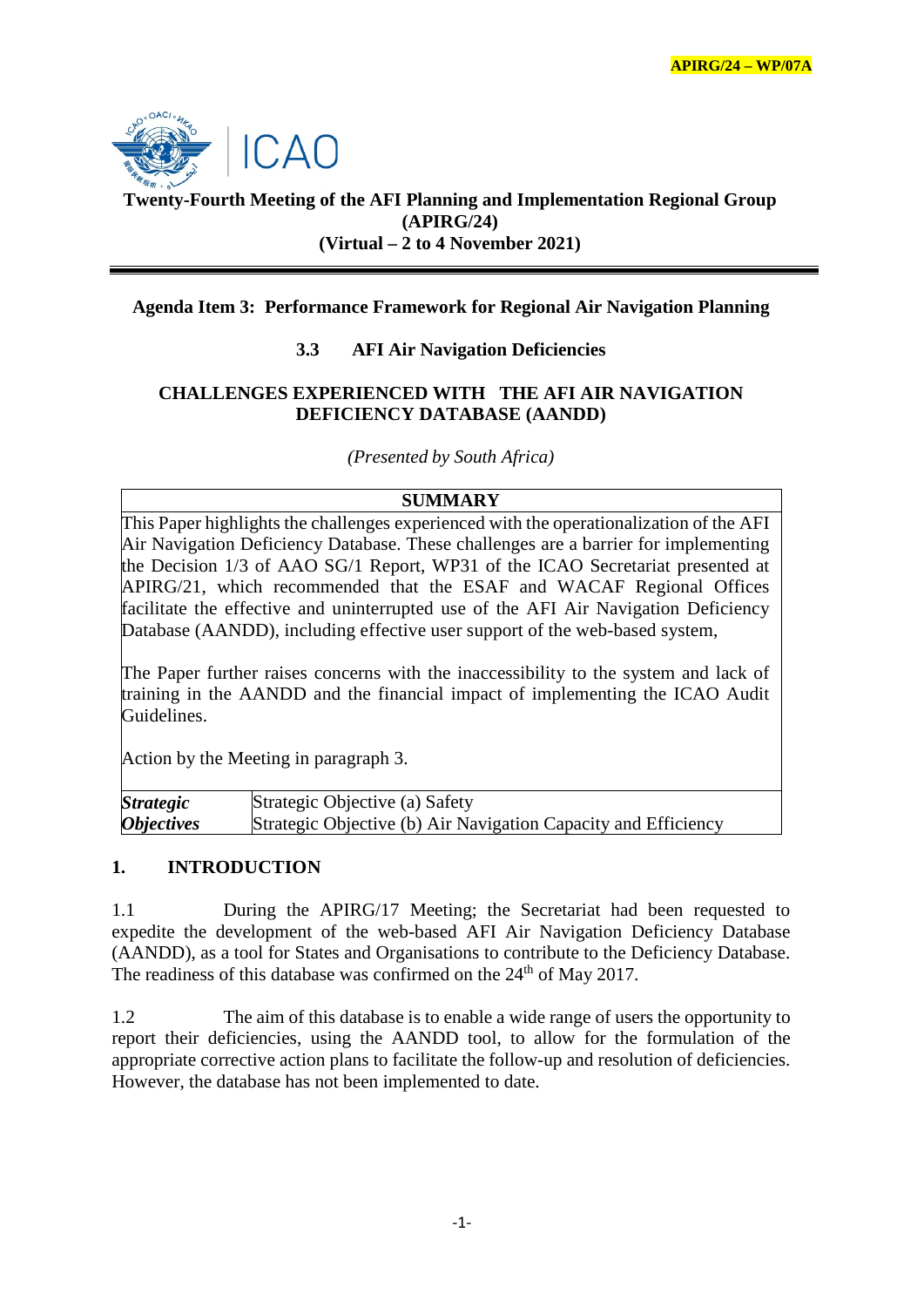#### **2. DISCUSSION**

2.1 South Africa acknowledges that work has been done which addresses some of the challenges relating to:

- a) Consider a review of the operations of the AANDD System, to address the identified shortcomings with the use of this database; and
- b) Conduct a form of interactive training to ensure effective user support to the AANDD Focal Points; as well as the establishment of a communication channel address queries.

It has been noted that there has been a fundamental change in the spread of areas now contained in the Minimum Reporting Areas, which has been expanded as highlighted in the AAO SG/3 WP15, where the minimum reporting areas now include Classification of Airspace, Language Proficiency, Performance-based Navigation, Airspace Management, Air Traffic Services; Reduced Separation Minima, Flight Information Services, and others. This has been considerably expanded from the traditional consideration of Communication, Navigation and Surveillance, as well as Search and Rescue.

2.2 Whilst South Africa welcomes the expanded areas contained in the Minimum Reporting Areas, the inaccessibility to the AANDD System makes it impossible for member States to upload documentation required for the expanded Minimum Reporting Areas. South Africa would like to raise the following concerns:

- a) During the AAO SG/3, under Agenda Item 6, an undertaking to ensure the recruitment of suitably qualified/trained ICT personnel at both Regional Offices are made available to resolve IT and Process challenges such as the uploading of evidence and confirmation of receipt of updates by the Regional Offices. This has not been completed.
- b) The Regional Offices had undertaken to conduct an interactive empowerment session with focal points regarding use of the AANDD. While a short course was held by ICAO on the 14<sup>th</sup> of December 2020; with a further undertaking that an interactive session would be held once the challenges identified with the AANDD system was resolved and ready for implementation. This was reiterated during the AAO SG/4 Meeting; where it was advised that the Regional Offices would conduct this training by November 2021. Further formal confirmation has not as yet been received.

2.3 South Africa has become aware that the ICAO Audit which includes a Protocol Question (PQ) No 7.045. Guidance received from ICAO, is as follows:

To review mechanism to incorporate the deficiencies into a national repository that enables the following:

- a) tracking;
- b) analysis;
- c) assignment of responsibility;
- d) determination and registration of corrective and preventive actions as appropriate;